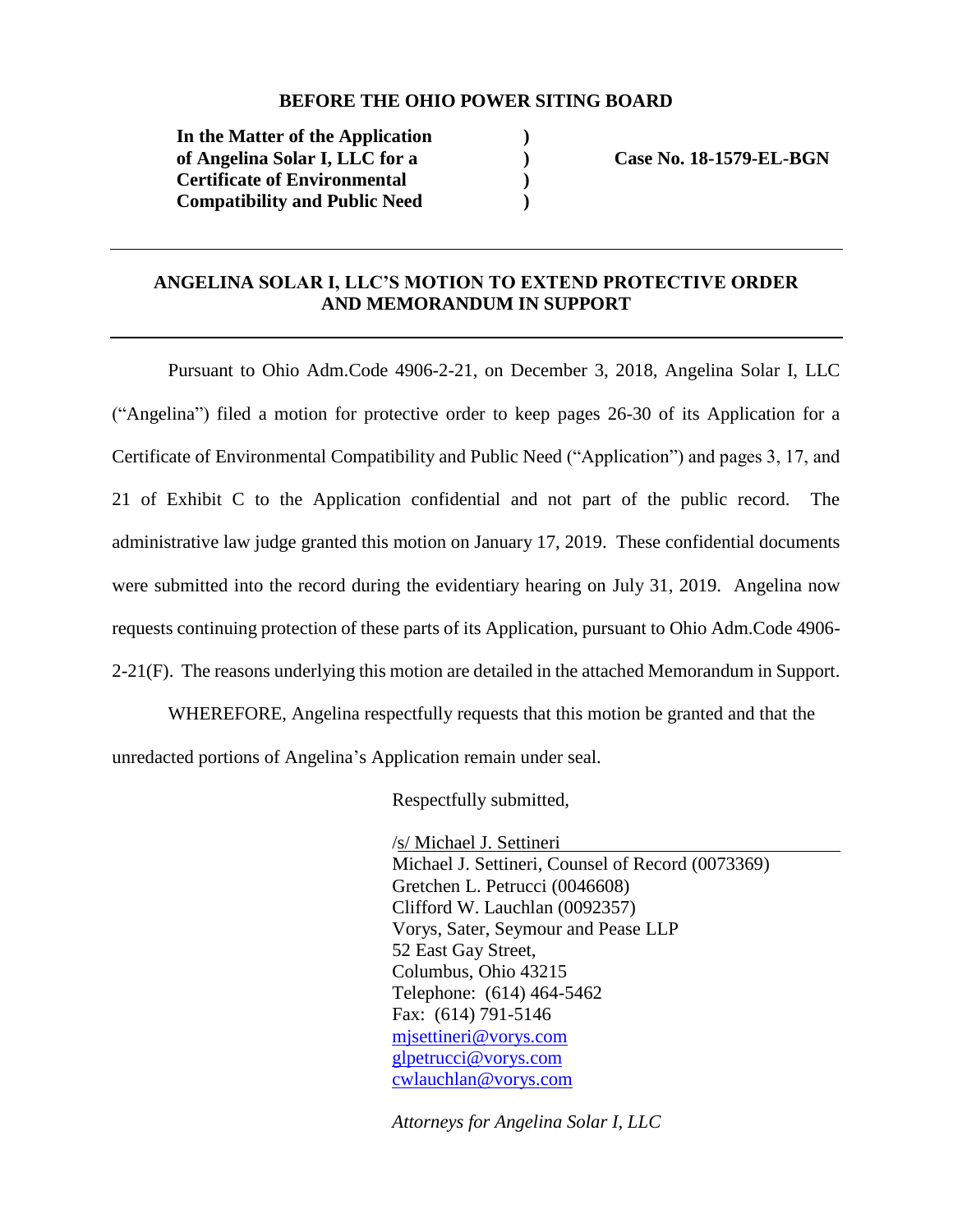#### **MEMORANDUM IN SUPPORT OF ANGELINA SOLAR I, LLC'S MOTION TO EXTEND PROTECTIVE ORDER \_\_\_\_\_\_\_\_\_\_\_\_\_\_\_\_\_\_\_\_\_\_\_\_\_\_\_\_\_\_\_\_\_\_\_\_\_\_\_\_\_\_\_\_\_\_\_\_\_\_\_\_\_\_\_\_\_\_\_\_\_\_\_\_\_\_\_\_\_\_\_\_\_\_\_\_\_\_**

On December 3, 2018, Angelina Solar I, LLC ("Angelina" or "Applicant") commenced this proceeding by filing an Application for a Certificate of Environmental Compatibility and Public Need ("Application"). Along with the Application, Angelina filed a motion for protective order to keep portions of pages 26-30 of the Application and pages 3, 17, and 21 of Exhibit C to the Application confidential and not part of the public record.

The information Angelina sought protection for consisted of total estimated capital and intangible costs of the project, estimated capital costs of solar generation projects under development by the Applicant and its partners in other mid-Atlantic region states, the estimated annual operations and maintenance ("O&M") cost of the project for the first two years of commercial operation, the solar plant O&M, balance of plant O&M, site maintenance and unplanned maintenance reserves costs, the annual estimated O&M costs for the project in the first year of operation, the increase in the annual rate of such expenses through the life of the project, the expected O&M costs for other facilities under development by the Applicant and its partners in mid-Atlantic states, and the assumptions and inflation rate that went into the calculation of the net present value of O&M costs per kW. The Applicant also sought protection for the estimated annual land lease payments made by it to landowners as shown on pages 3, 17, and 22 of Exhibit C to the Application (Socioeconomic Report). In the original motion for protective order, Angelina explained that public disclosure of this confidential and sensitive information would have an adverse effect on it. These documents were filed under seal on December 3, 2018. The administrative law judge ("ALJ") granted Angelina's motion on January 17, 2019 and submitted them into the record during the evidentiary hearing on July 31, 2019.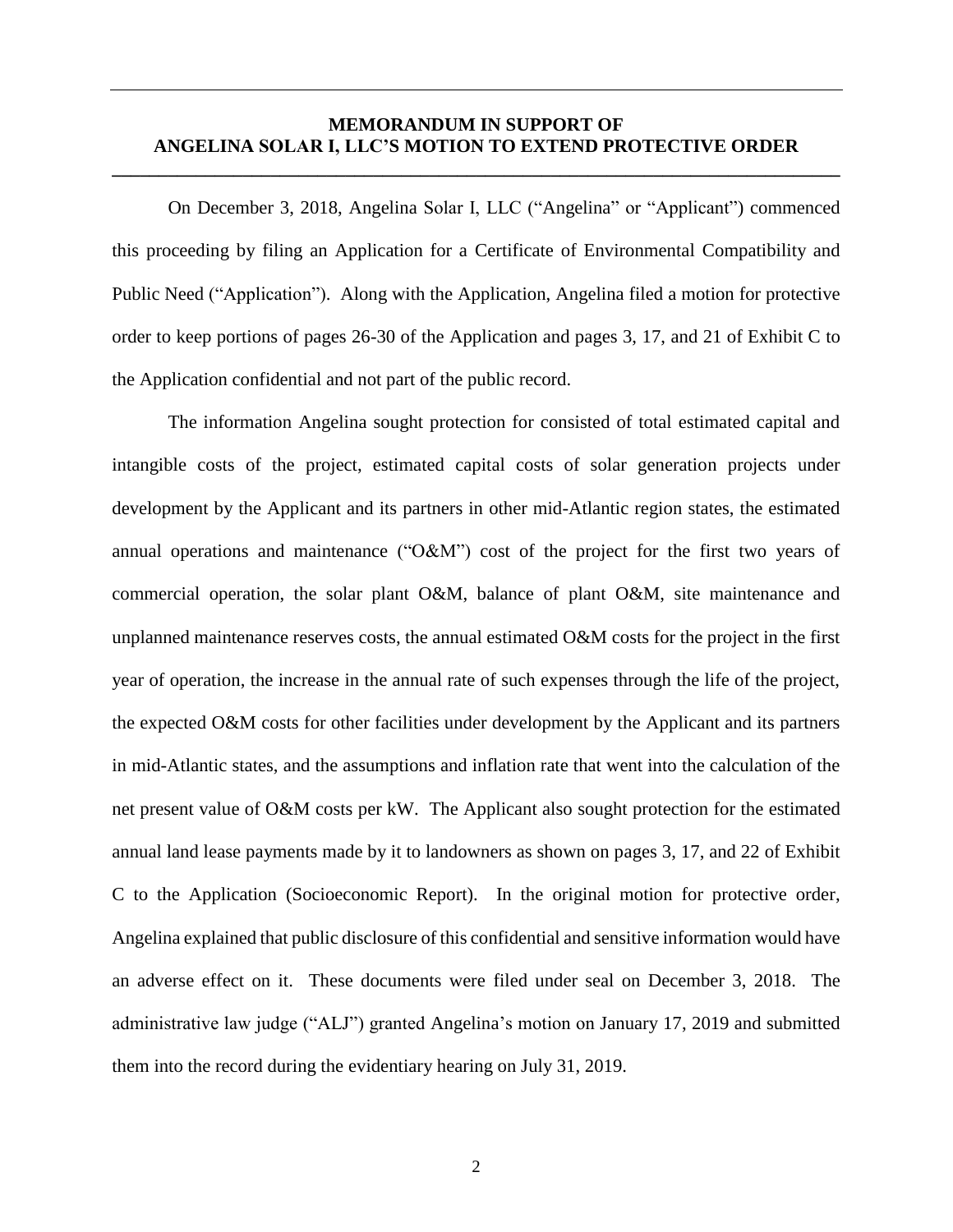Angelina now seeks to obtain continuing protective treatment for the documents at issue. While Angelina, through inadvertent oversight, did not file this renewed motion on or before January 17, 2021, as discussed further, the circumstances for protecting this information have not changed. Public disclosure of the capital and intangible costs; various O&M costs; and annual lease payments would put Angelina at a competitive disadvantage due to the robust solar industry in Ohio. Currently, there are over 40 solar facilities that have been proposed in Ohio.<sup>1</sup> Consequently, disclosure of this sensitive information would hinder Angelina from competing with other solar facility developers in Ohio.

The need to protect the designated information from public disclosure is evident, and there is clear legal authority supporting the protective order. State law recognizes the need to protect the types of information that are the subject of this motion. R.C. 1331.61 to 1333.69. The definition of a "trade secret" is set forth in the Uniform Trade Secrets Act:

> "Trade secret" means information, including the whole or any portion or phase of any scientific or technical information, design, process, procedure, formula, pattern, **compilation**, program, device, method, technique, or improvement, or **any business information or plans, financial information** or listing of names, addresses, or telephone numbers, that satisfies both of the following:

> (1) It derives independent economic value, actual or potential, from not being generally known to, and not being readily ascertainable by proper means by, other persons who can obtain economic value from its disclosure or use.

> (2) It is the subject of efforts that are reasonable under the circumstances to maintain its secrecy.

R.C. 1333.61(D), Revised Code (emphasis added). This definition clearly reflects Ohio's policy

favoring the protection of trade secrets such as the information which is the subject of this motion.

Likewise, the Board's own rules support trade secret protection. Ohio Adm.Code 4906-2-21(D).

 $\overline{a}$ 

<sup>1</sup> [https://opsb.ohio.gov/wps/portal/gov/opsb/about-us/resources/solar-farm-map-and-statistics.](https://opsb.ohio.gov/wps/portal/gov/opsb/about-us/resources/solar-farm-map-and-statistics)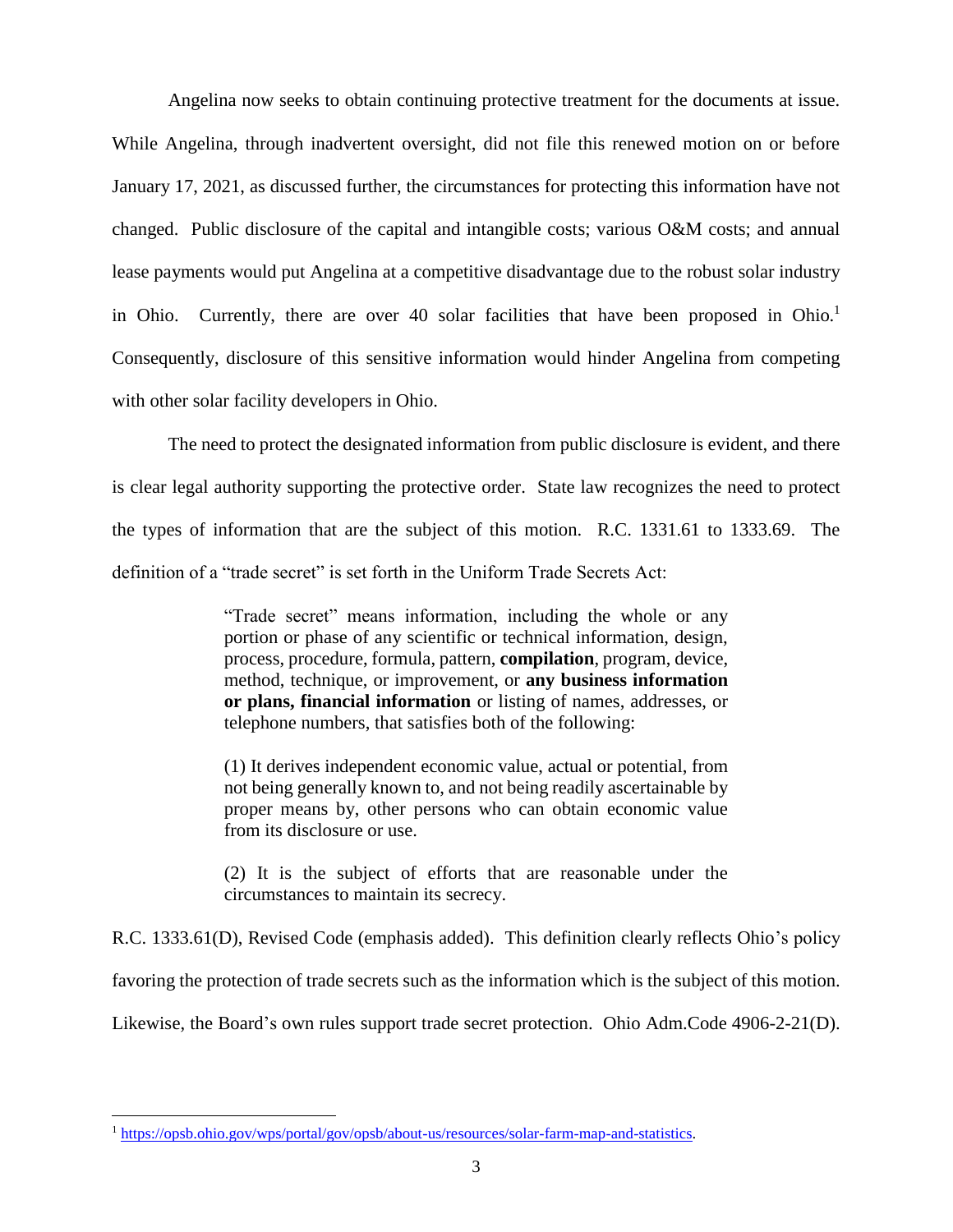The Board's rules also contemplate extension of protective orders that are granted by the Board. Ohio. Adm.Code 4906-2-21(F).

Additionally, courts of other jurisdictions have held that not only does a public utilities commission have the authority to protect the trade secrets of the companies subject to its jurisdiction, a trade secrets statute creates a duty to protect them. *New York Tel. Co. v. Pub. Serv. Comm.*, N.Y., 56 N.Y. 2d 213 (1982). Indeed, for the Board to do otherwise would be to negate the protections the Ohio General Assembly has granted to all businesses, including public utilities, through the Uniform Trade Secrets Act.

The Ohio Supreme Court adopted a six-factor test to analyze whether information is a trade secret under the statute:

> (1) The extent to which the information is known outside the business, (2) the extent to which it is known to those inside the business, *i.e.*, by the employees, (3) the precautions taken by the holder of the trade secret to guard the secrecy of the information, (4) the savings effected and the value to the holder in having the information as against competitors, (5) the amount of effort or money expended in obtaining and developing the information, and (6) the amount of time and expense it would take for others to acquire and duplicate the information.

*State ex rel The Plain Dealer v. Ohio Dept. of Ins.*, 80 Ohio St. 3d 513, 524-525 (1997) (internal citation and quotation omitted).

Applying these factors to the confidential information Angelina seeks to protect, the need for extension of the previously granted protection is obvious. The original circumstances for granting the protective order have not changed. The documents at issue contain estimated capital and intangible costs, operations and maintenance costs, rates of increases, rates of inflation and assumptions that go into the calculation of net present value of operations and maintenance costs, as well as estimated annual payments to landowners, all of which constitute sensitive and confidential information. None of this information is generally disclosed and constitutes a trade secret. Revealing this proprietary information in a publicly filed document would provide the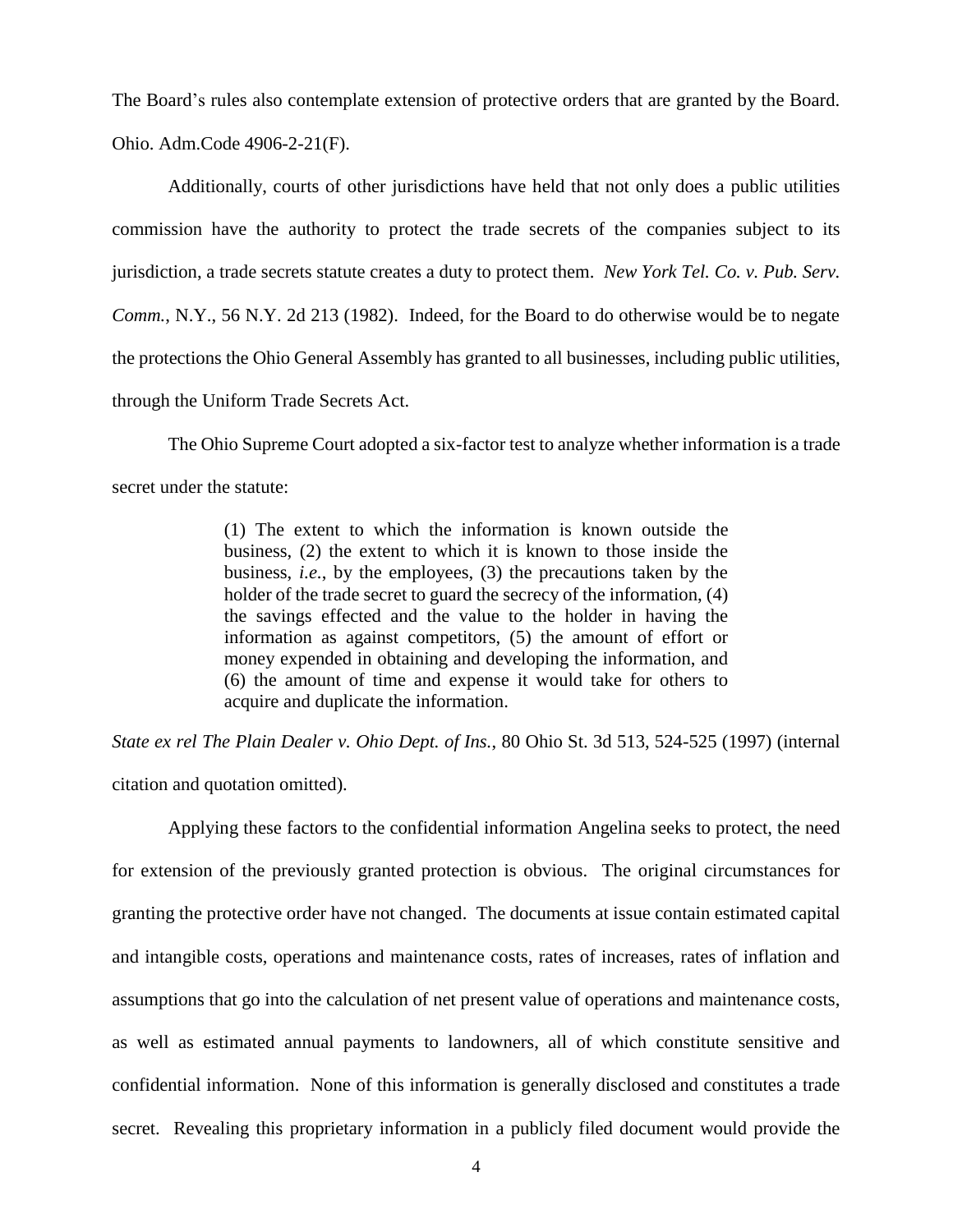Applicant's competitors and others with a competitive advantage, especially due to the highlycompetitive state of solar development in Ohio.

As well, no party will be prejudiced if the protective order is extended. Ohio Adm.Code 4906-2-21(D) provides for the protection of confidential information contained in documents filed with the Board's Docketing Division to the extent that state or federal law prohibits the release of the information and where non-disclosure of the information is not inconsistent with the purposes of Title 49 of the Revised Code. The non-disclosure of confidential information in Angelina's Application will not impair the purposes of Title 49. The ALJ has previously examined the information under seal and found that protective order should be granted to the information. Entry (Jan. 17, 2019), at ¶ 14. The Board and its Staff also retain access to the confidential information in order to fulfill any statutory obligations. As well, no party challenged the original motion for protective order nor does any party have a right to public access to Angelina's confidential, proprietary and trade secret information. Finally, the Board, or its Administrative Law Judge, has routinely granted protection of such documents. *See, e.g., In re Ross County* Solar, Case No. 20-1380-EL-BGN, Entry (Jan. 20, 2021) at ¶ 17; *In re Big Plain Solar, LLC*, Case No. 19-1823- EL-BGN, Entry (July 7, 2020) at ¶ 12; *Hillcrest Solar I*, Opinion, Order, and Certificate (Feb. 15, 2018) at ¶ 19; and *In* re *North Coast Gas Transmission LLC for a Certificate Relative to the Oregon Lateral Pipeline*, Case No. 14-1754-GA-BLN, Entry (Dec. 30, 2014) at ¶ 3.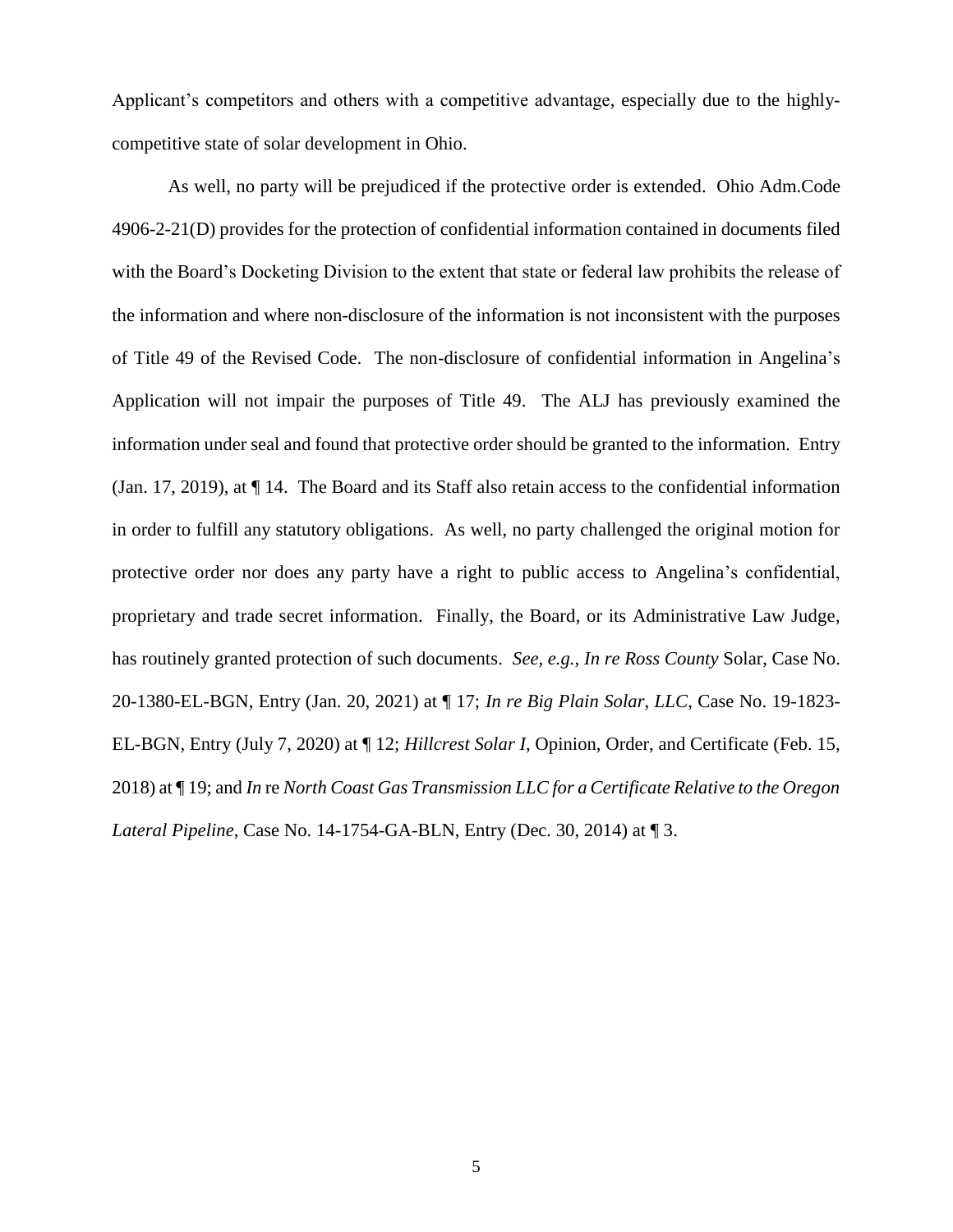WHEREFORE, for the above reasons, Angelina respectfully requests that the protective order previously granted in this proceeding be extended and that the confidential information in Angelina's Application continue to remain under seal.

Respectfully submitted,

/s/ Michael J. Settineri Michael J. Settineri, Counsel of Record (0073369) Gretchen L. Petrucci (0046608) Clifford W. Lauchlan (0092357) Vorys, Sater, Seymour and Pease LLP 52 East Gay Street, Columbus, Ohio 43215 Telephone: (614) 464-5462 Fax: (614) 791-5146 [mjsettineri@vorys.com](mailto:mjsettineri@vorys.com)  [glpetrucci@vorys.com](mailto:glpetrucci@vorys.com) [cwlauchlan@vorys.com](mailto:cwlauchlan@vorys.com)

*Attorneys for Angelina Solar I, LLC*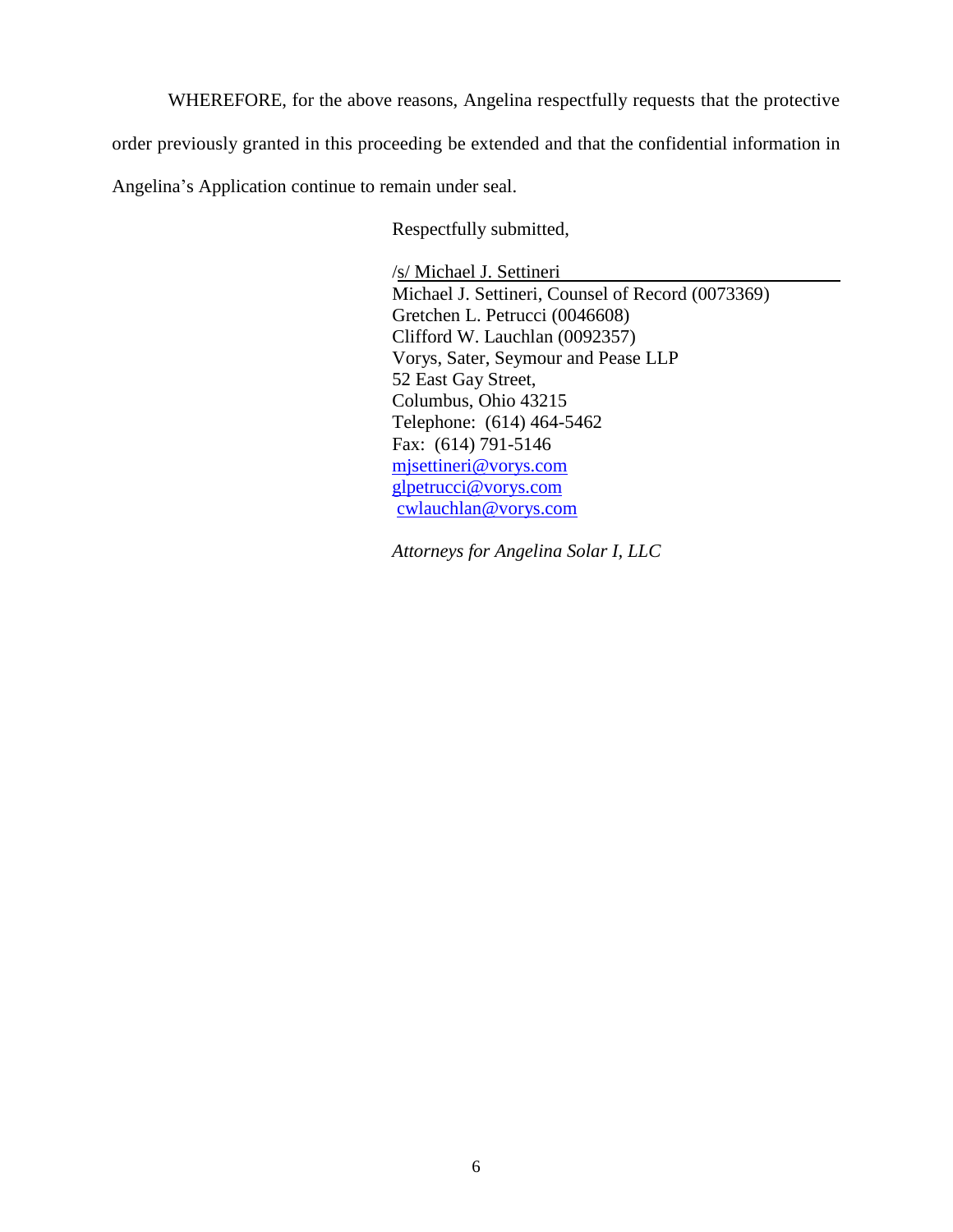### **CERTIFICATE OF SERVICE**

The Public Utilities Commission of Ohio's e-filing system will electronically serve notice of the filing of this document on the parties referenced in the service list of the docket card who have electronically subscribed to this case. In addition, the undersigned certifies that a courtesy copy of the foregoing document is also being served upon the following persons below via electronic mail on December 8, 2021:

| Jodi Bair             | jodi.bair@ohioattorneygeneral.gov |
|-----------------------|-----------------------------------|
| Kathryn West          | kwest@prebco.org                  |
| W. Joseph Scholler    | jscholler@fbtlaw.com              |
| <b>Thaddeus Boggs</b> | tboggs@fbtlaw.com                 |
| Chad Endsley          | cendsley@ofbf.org                 |
| Leah Curtis           | lcurts@ofbf.org                   |
| Amy Milam             | amilam@ofbf.org                   |
| Jack Van Kley         | jvankley@vankleywalker.com        |
| Chris Walker          | cwalker@vankleywalker.com         |

/s/ Michael J. Settineri Michael J. Settineri